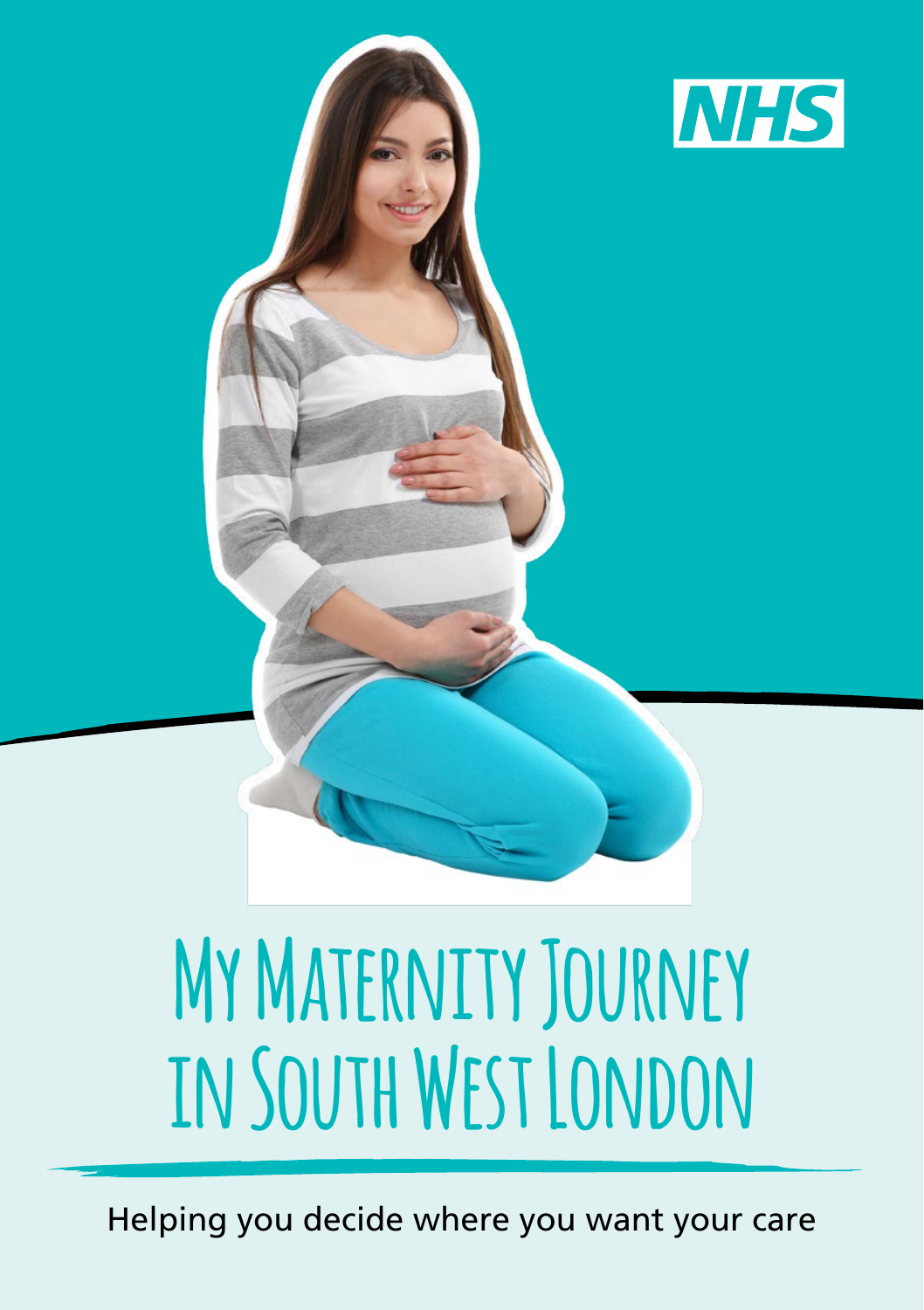Having a baby is a huge moment in a woman's life. Your local NHS would like to make sure you get the maternity care you want, in the place you want, whenever possible.

This leaflet summarises the main options available to you in south west London and will help you decide your preferences.

Your midwife will discuss your medical history and any previous births with you, as this may affect what is recommended for you.

The NHS organisations in south west London have come together to support you and your family and make sure you are able to make a decision which is right for you. These are listed on the back page.



## **Before your baby is due (antenatal)**

Every woman is entitled to antenatal care. You will be offered a range of appointments and tests (see pages 12 and 13). If you have a complicated pregnancy, you may need more appointments or tests than are shown on these pages.

You may find it helpful to **tick these boxes** as you go through your pregnancy to show the care you have received.

- Seven to ten appointments with your midwife, GP or obstetrician (a doctor who specialises in pregnancy and birth).
- Blood tests to identify your blood group and check for various illnesses or genetic blood disorders. These include HIV, syphilis, hepatitis B, anaemia (low iron), sickle cell and thalassaemia.
- Ultrasound scan (when you are 11 to 14 weeks pregnant) to confirm your expected due date. This scan can be combined with blood tests to screen for genetic conditions including Down's, Edwards' and Patau syndrome.
- Ultrasound anomaly scan (18 to 20 weeks) to check your baby's growth. This is also the scan when your baby's sex may be determined.
- The opportunity to meet your health visitor before you have your baby.
- Whooping cough vaccine. This is usually given between 20 and 38 weeks.
- Flu vaccination. This is given during the flu season, as soon as possible after the vaccine becomes available (usually September), but may be given up until the end of March depending on availability.
- $\Box$  Parent education. Antenatal classes are offered to parents with information that will help prepare you for birth and parenthood.
- Information on feeding your baby.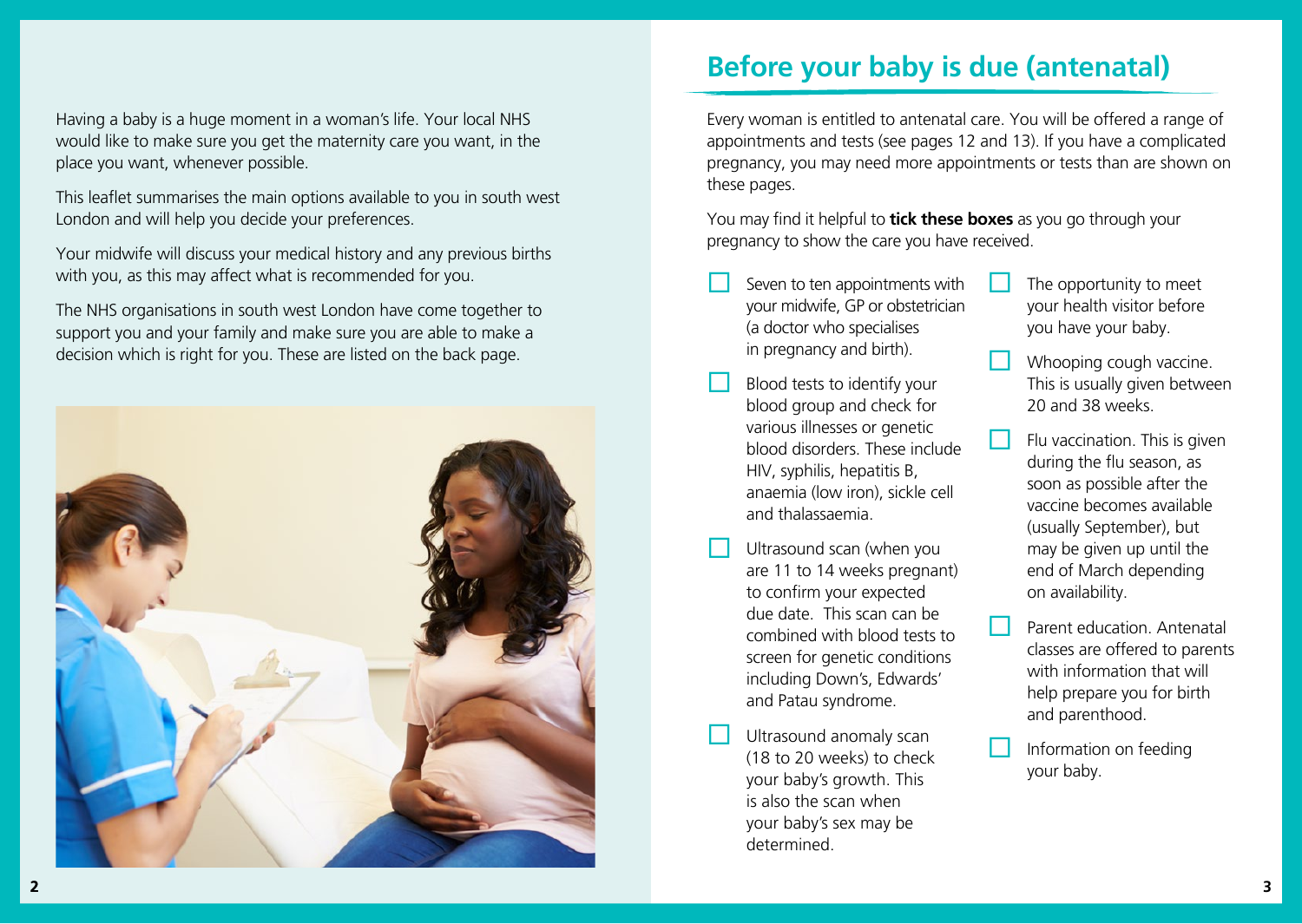#### **Ways of maintaining wellbeing in pregnancy include:**

- Eating a healthy, balanced diet.
- Taking time out for yourself doing something you enjoy.
- Talking to someone about how you are feeling.
- Gentle, daily exercises.
- Asking for practical help such as with childcare or shopping.
- Meeting other pregnant women at local groups/ activities; ask your midwife or Children's Centre what's on locally.



- Medical experts recommend that if you're pregnant or planning to become pregnant, the safest approach is not to drink alcohol at all. Drinking in pregnancy can lead to long-term harm to your baby.
- The risks of smoking during pregnancy are serious. Stopping smoking is the best possible thing you can do for your baby. Speak to your GP or midwife for advice.
- Don't feel guilty if you feel low when you are expected to be happy; be kind to yourself – many women experience these feelings. If you are worried about your feelings, speak to your midwife or GP for advice as they can tell you about local services that can help you.
- **•** If you feel you would like some support to maintain a healthy weight during your pregnancy speak to your midwife or GP for advice.

## **Labour**

• This leaflet will help you decide where you would like to give birth to your baby. One or more options may be recommended to you but you may wish to choose a different option – it is your pregnancy and your choice.

## **My birthplace choices**

#### **<sup>1</sup> Birth at home or in a midwife-led unit** is recommended for women who have a straightforward pregnancy and no complications.

**<sup>2</sup> Birth in a delivery suite** is recommended for women with health conditions or known problems with their babies, but this may not be the ideal environment for all women.

You may wish to change your mind about your choice of birthplace if your circumstances change. If you develop complications, you may need to consider changing where you have your baby.

Wherever you choose to give birth in south west London, you will have access to the right expertise from our highly skilled and experienced staff in appropriate modern facilities. We want to ensure you receive the best quality, safe care during your pregnancy and birth.

#### **Core services**

- Antenatal care in the community
- Antenatal ward
- Birthing pools
- Birth rooms
- Consultant care
- Home birth option
- Midwife-led care
- Neonatal care
- Option for partner to stay overnight
- Postnatal care in the community
- Postnatal ward
- Private room hire

**continued overleaf…**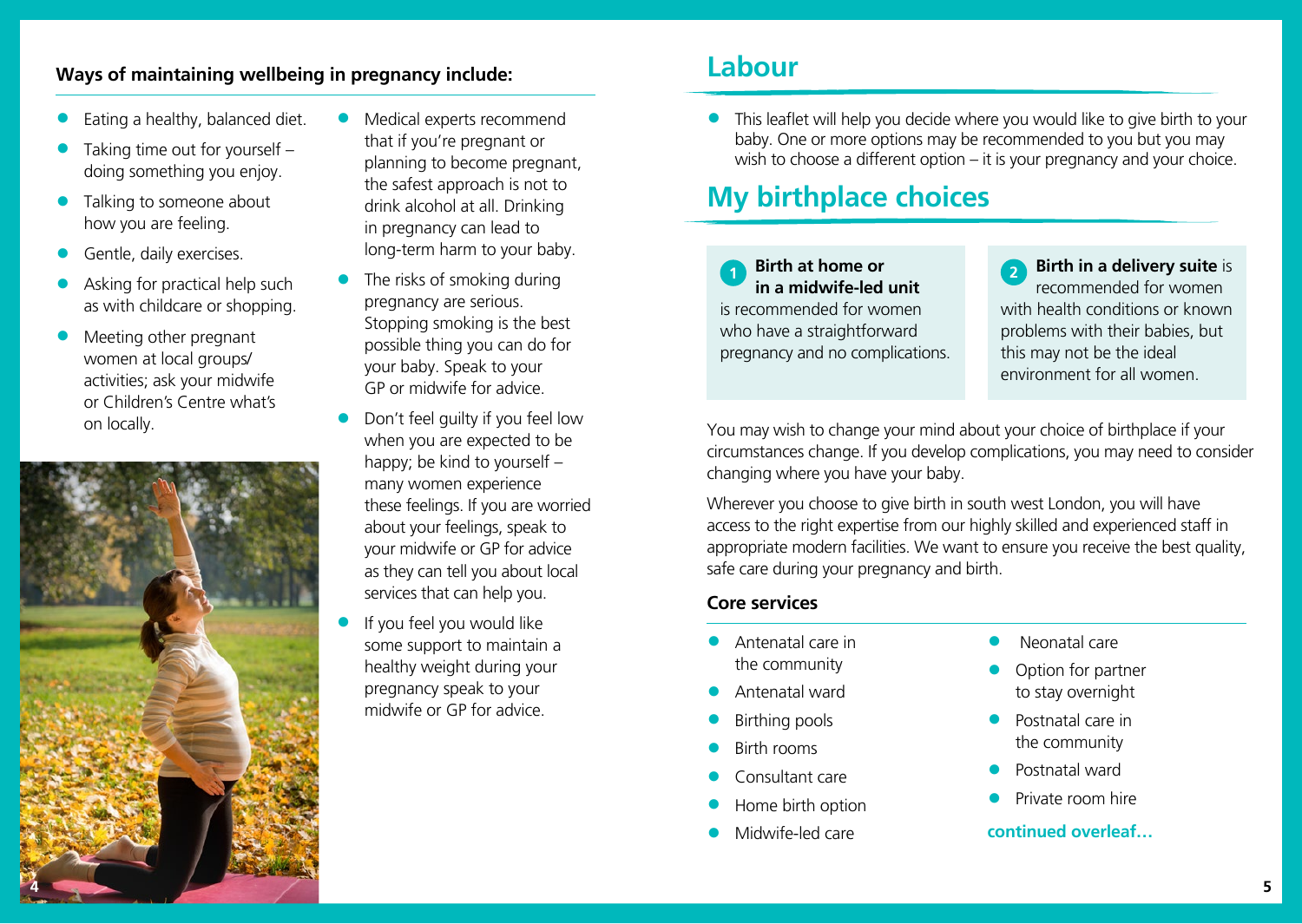## **My birthplace choices** (continued)

#### **Expert care**

#### **Choice of care**

- **• Midwife-led** care for women with access to a highly experienced team of midwives 24 hours a day, seven days a week
- **• Increased consultant care**  for women who require more complex care and support
- **Experts** from different areas of healthcare and other health professions as required
- **• Support** for women who choose to have their babies at home
- **• Modern facilities**
- **• Birthing centres** which include rooms with birthing pools
- **Delivery suites** (these are sometimes referred to as labour wards) with specialist maternity theatres
- **• Recovery areas** for women who have given birth in theatre
- **• Special Care Baby Units and intensive care units** for babies requiring continuous medical and nursing care due to prematurity or complex needs

- Choice of where you give birth: at home, in a birth centre or delivery suite
- Choice of where you have your antenatal and postnatal care: in hospital, children's centres or in health centres





#### **Home birth**

Home births are a popular choice for some women. They are suitable for women who have an uncomplicated pregnancy and want to give birth in familiar surroundings with support from midwives.

The 2011 'Birth Place in England Study' focused in particular on birth outcomes in healthy women with straightforward pregnancies who are at 'low risk' of complications. Research showed:

- For second and subsequent babies, home births are just as safe as hospital births for the baby. They are also safer for the mother, because her chances of needing a caesarean section or other medical intervention are lower. (For example, the likelihood of having a caesarean birth is four times less than in hospital).
- For women expecting their first baby, birth at home seems to slightly increase the chance of problems for the baby though the overall risks are still low.

If there is a problem during labour, you will be offered a transfer to hospital, accompanied by your midwife. Just under half of all first-time mothers transfer from a home birth to hospital during or after labour. However, only around one in ten women require a transfer who have given birth before.

Speak to your midwife if you are considering a home birth.

#### **You can also find out more about home birth at www.nhs.uk**

#### **Reasons to consider**

- You want to maximise the likelihood of having a straightforward birth and avoid medical interventions.
- You can enjoy your own surroundings and comforts – your own bed and bathroom for instance – to help you relax and be as comfortable as possible, without the need to interrupt labour to go to hospital.
- You are more likely to be cared for during labour by a midwife that you know.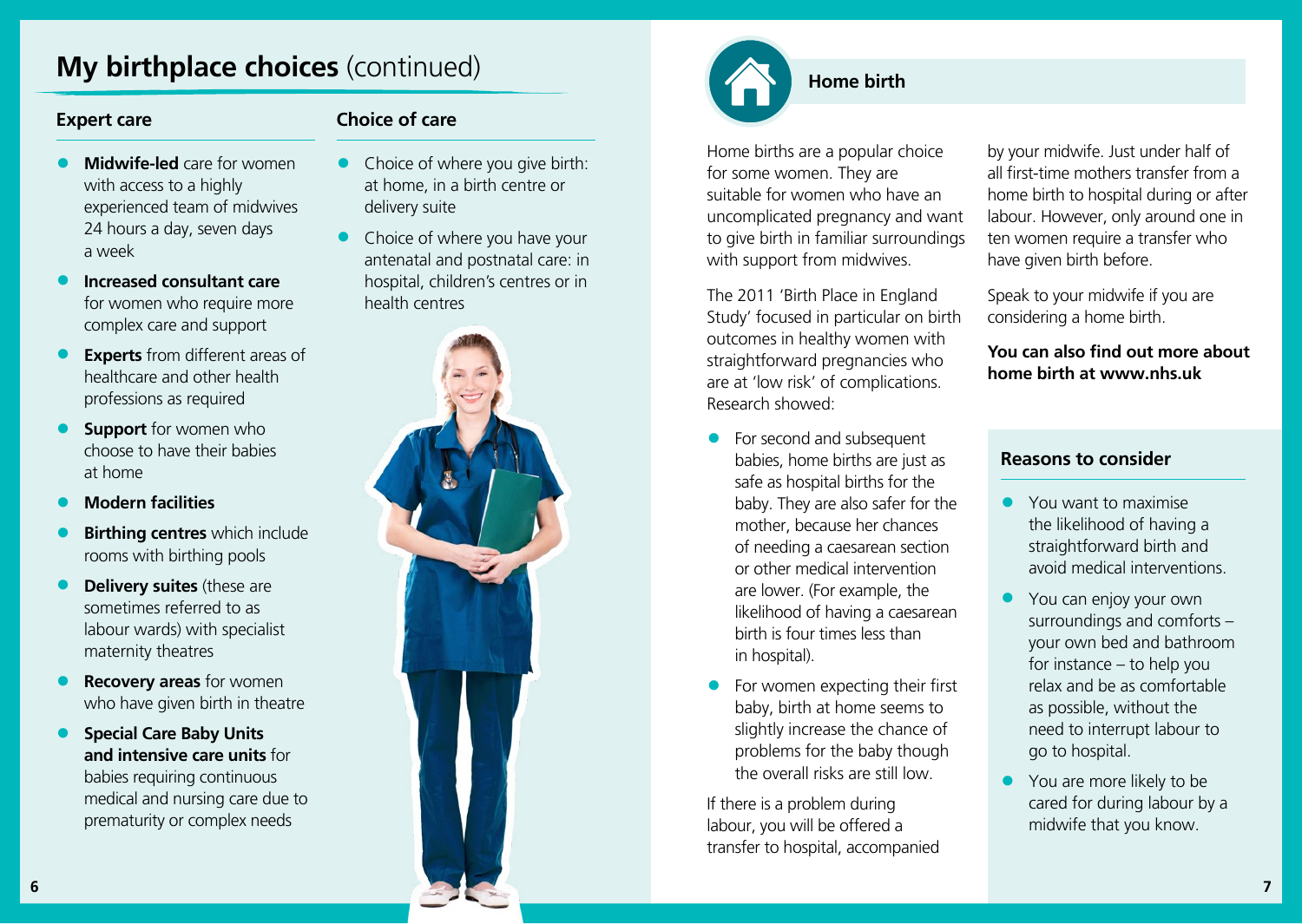

#### **Birth centre**

Birth centres are staffed by midwives and are particularly suitable for all women with straightforward pregnancies, including first-time mothers. The emphasis at any birth centre is on creating a calm 'home-from-home' environment, which helps labour to progress better. Birth pools are available and encouraged.

#### **Midwifery-led Unit**

Located at a hospital which also has a delivery suite. Hospitals in south west London offering this service:

- Croydon Hospital
- Epsom Hospital
- Kingston Hospital
- St George's Hospital
- St Helier Hospital

In the 2011 'Birth Place in England Study', research showed:

- For first time mothers, 60 per cent will not need to transfer to a delivery suite from a birth centre.
- If you are having a straight forward pregnancy, birth centres are just as safe for babies as delivery suites, and significantly safer for the

mother, because the likelihood of you needing a caesarean section or other medical interventions is much lower. For example, women who start their labour in the birth centre are 50 per cent less likely to have a caesarean birth.

This applies even if the mother moves from the birth centre to a delivery suite during labour.

If a problem occurs during labour, the mother will be offered a move to the delivery suite, accompanied by her midwife.



#### **Available support in labour:**

• Birth pool • Gas and air • TENS machine (pain relief involving the use of a mild electrical current) • Pethidine or similar pain relief

**Find out more about birth centres at www.nhs.uk**

#### **Reasons to consider**

- You want to give birth in a homely environment.
- You want to be able to have a water birth.
- Smaller units with additional support from midwives.
- Opportunity for partners to be more involved.
- You want to maximise the likelihood of a straightforward birth and avoid medical intervention.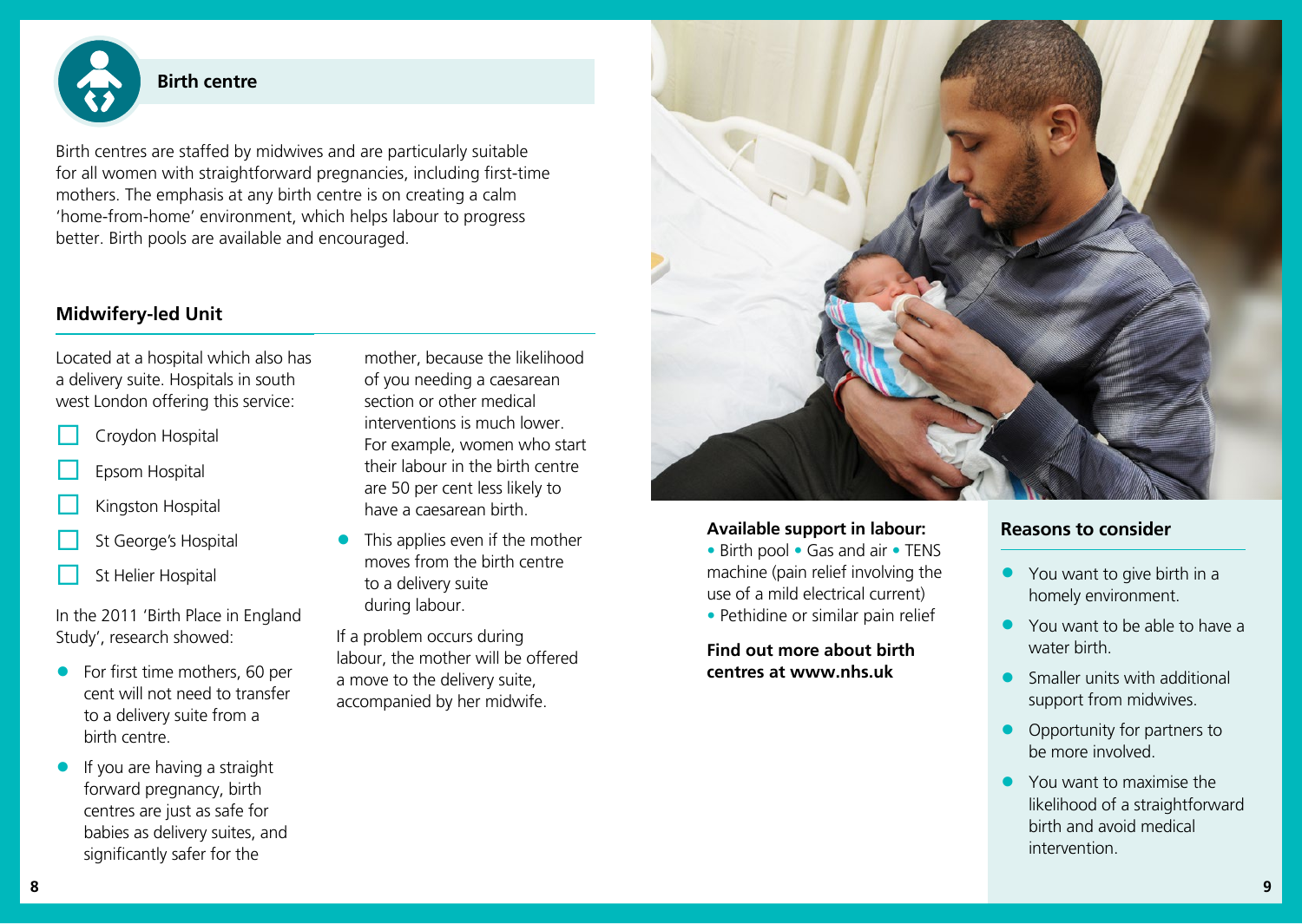

#### **Hospital birth**

## Women who have any complicating factors which

might reduce the chances of a straightforward labour will be recommended to have their baby in a delivery suite, where doctors are available to help if needed. This will be discussed throughout your pregnancy.

You will have your own room to give birth in. Delivery suites are found in:



- Epsom Hospital
- Kingston Hospital
- St George's Hospital
- St Helier Hospital

#### **Available support in labour:**

• Birth pool • Gas and air • TENS machine (pain relief involving the use of a mild electrical current) • Pethidine or similar pain relief • Epidural (pain relief injection)

**Find out more about giving birth in hospital at www.nhs.uk**

Some birth centres or delivery suites may offer complementary therapies to support you in labour. You will need to make enquiries at your chosen facility as to what is on offer and whether there is an additional charge.

#### **Reasons to consider**

- You have complicating factors which mean that the birth is less likely to be straightforward.
- Your baby may need special care immediately after birth.

## **After your baby is born (postnatal)**



After your baby is born, you and your baby should receive the following care. You may find it helpful to **tick the boxes** to show the care you have received.

- Newborn examination within the first 72 hours after birth.
- Newborn hearing screening.
- Postnatal care carried out by your community midwife. This may be in your home or in a clinic setting according to your needs.
- Baby's blood spot screening a small sample of blood usually taken by your community midwife or maternity support worker to check for some possible genetic problems (around day five).
- Feeding support is provided – this may be by midwives, maternity support workers or health visitors.

 $\Box$  Vitamin K by injection or oral supplement for your baby.

Spending as much time skin-toskin with your baby after birth may help you and your baby to develop a close relationship.

#### **Breastfeeding**

Your breast milk is perfectly designed for your baby and provides protection from infections and diseases. Breastfeeding provides health benefits for you and also helps a bond to build between you and your baby. There is also evidence of long-term health benefits to babies from breastfeeding.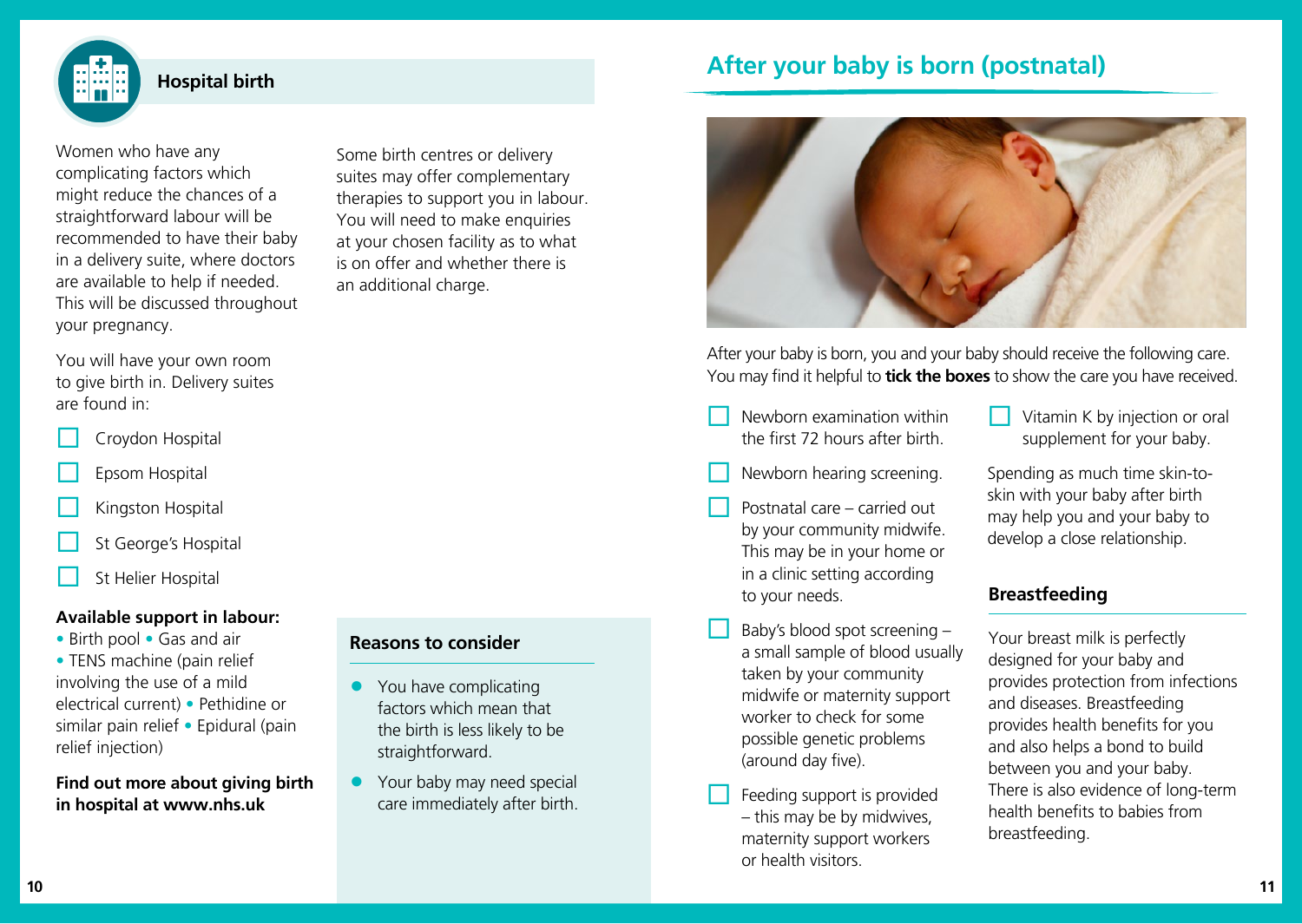## **My maternity journey**

**a handy guide showing what to expect when**



As soon as you know you are pregnant, see your GP or self-refer (online) to the hospital of your choice. You should receive your booking appointment before ten weeks.

Consider where you want to have your baby:

- Midwife-led unit
- Home
- Hospital

Ask your midwife for a maternity exemption certificate to benefit from free prescriptions and NHS dental treatment.

Routine blood tests.

Ultra-sound scan, also known as the dating scan (around 12 weeks).

There are foods you should avoid when you are pregnant – visit www.nhs.uk for the latest guidance.

Always check with your GP, pharmacist or midwife before you take any medicines.

Visit www.Start4life for tips on keeping yourself well during pregnancy.

Ask your midwife for a MAT B1 certificate (after 20 weeks). This confirms your pregnancy for your employer.

Ō.  $\circ$ 

2nd

**trimester 13-28 wks**

Book your antenatal classes – your midwife will give you details.

If you're out of work or on a low income visit www.gov.uk to see what benefits you are entitled to.

#### Routine blood tests.

Ultra-sound scan (around 20 weeks) to check your baby's growth.

You will also have the option to find out the gender of your baby.

You will be offered:

- Whooping cough vaccination
- Seasonal flu vaccination
- Oral glucose tolerance test for women at risk of gestational diabetes
- Screening for HIV, syphilis and hepatitis B

3rd **After** Post**the baby trimester natal 28 wksis born care birth**  $O$   $O$  $\bullet$  $\circ$  $\circ$  $\circ$ Prepare your hospital bag Shortly after your baby Register the birth is born, you'll be given within 42 days – visit Prepare your birth plan – a personal child health www.gov.uk for details. you'll get the information you record (PCHR). This need from your antenatal usually has a red cover Newborn hearing screen. classes or midwife. and is known as the Heel prick test, which Check out what you'll need "red book". tests your baby's blood for feeding your baby and for nine rare, but serious, prepare yourself now. Vitamin K (see page 11). health conditions. Physical examination A hearing screen will also Routine blood tests. (within 72 hours). be carried out if you had You will be offered anti D your baby at home. BCG vaccination. treatment if you are are rhesus negative. If you were due for a You will be seen at home cervical screening test by your midwife after Visit www.nhs.uk to get while pregnant, this which, a Health Visitor advice on common health should be rescheduled for will visit you at home problems during pregnancy. at least 12 weeks after to help you, your family the birth. and your new baby stay healthy. For more information

visit www.nhs.uk and search for screening tests for you and your baby. Your urine and blood pressure will be checked at each antenatal

appointment.

#### **KEY:**

 $\Box$  General  $\Box$  Looking after yourself  $\Box$  Scans, screening and tests for your baby.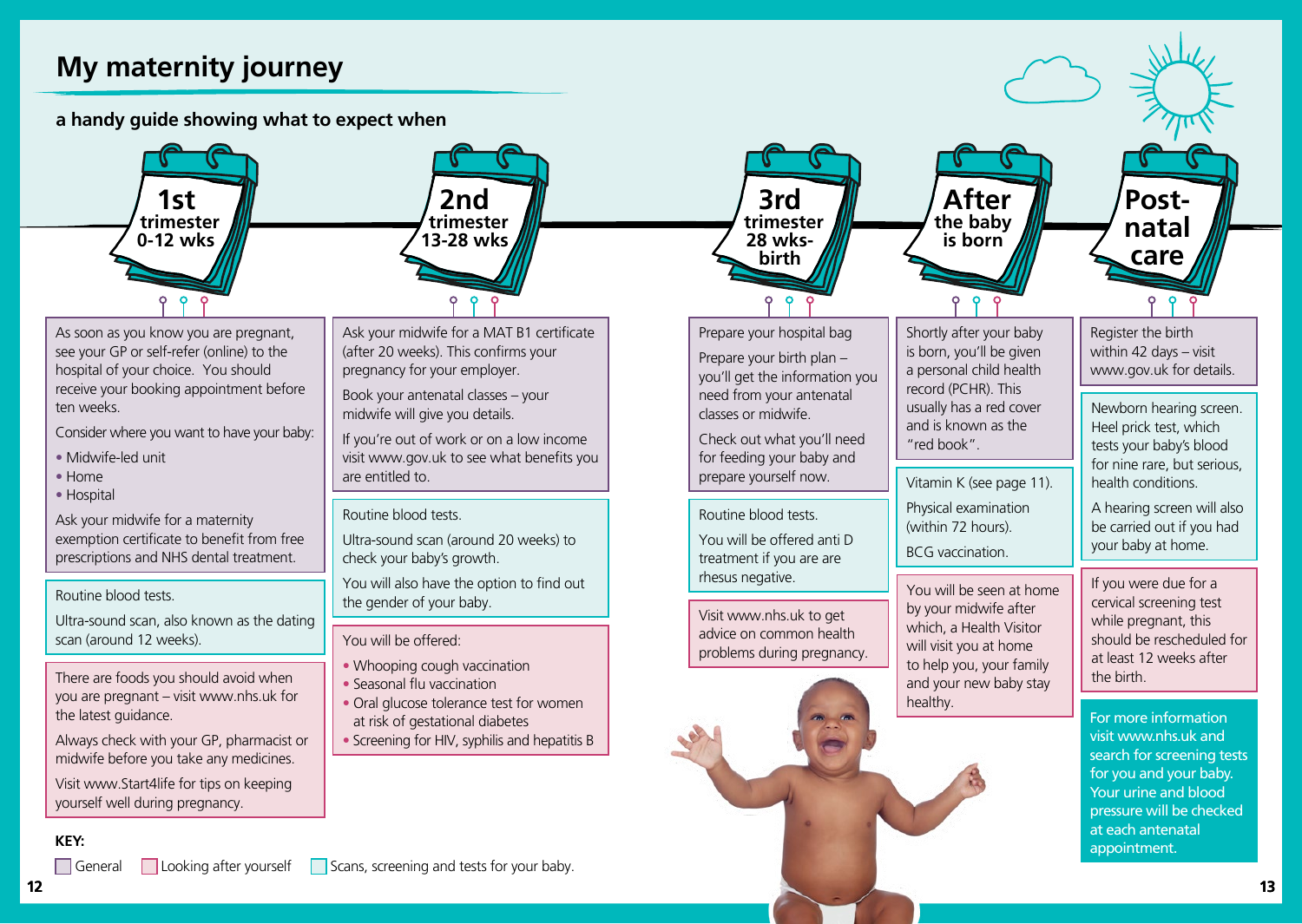Please use this page to note down anything you would like to discuss with your midwife.

**14**

| What is important to me during my pregnancy? | What is important to me after my baby is born?    |
|----------------------------------------------|---------------------------------------------------|
|                                              |                                                   |
|                                              |                                                   |
|                                              |                                                   |
|                                              |                                                   |
|                                              |                                                   |
|                                              |                                                   |
|                                              |                                                   |
| What is important to me for my baby's birth? | Do you have any other questions for your midwife? |
|                                              |                                                   |
|                                              |                                                   |
|                                              |                                                   |
|                                              |                                                   |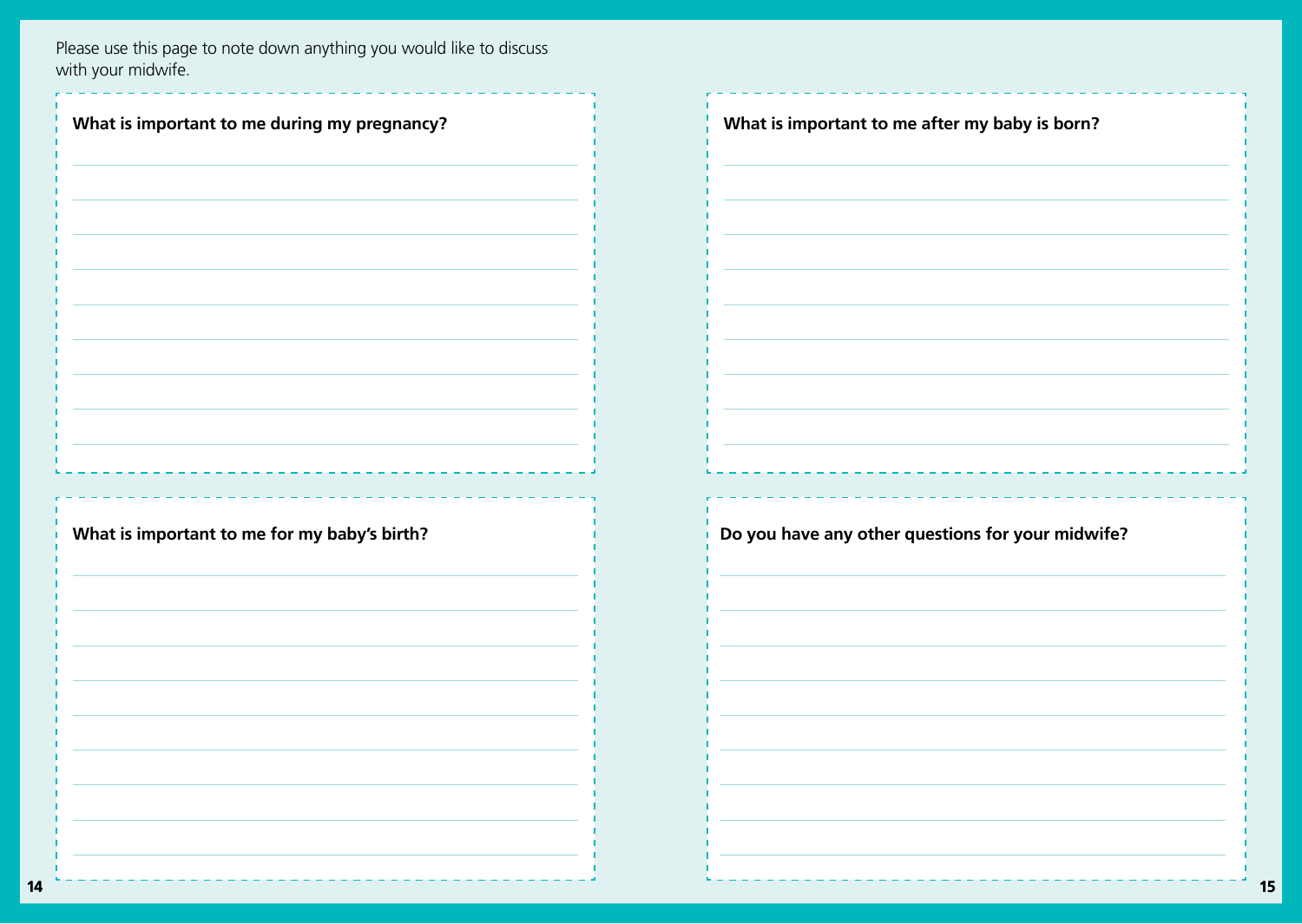Croydon University Hospital 530 London Road Croydon CR7 7YE **Tel. 020 8401 3000**

#### **Booking details: Referral/ self-referral**

At Croydon Health Services, we'll be with you every step of the way, offering you help and advice throughout your pregnancy, care and reassurance when it's time to give birth and all the guidance you need as you embark on parenthood.

**www.croydonhealthservices.nhs.uk/ maternity**

#### **Place of birth**

- Midwifery Led Care/ Birth Centre
- Dedicated Home Birth service
- Obsteric Led Care/ Delivery Suite

#### **Specialist services**

- Neonatal intensive care unit
- Fetal medicine service
- High risk labour ward
- Specialist help for women with HIV
- Specialist support for women with mental health issues
- Diabetic service
- Clinic for women with a history of previous loss or early pregnancy – Early Pregnancy Unit
- Support for women who have had female genital mutilation (FGM)
- Support for women who have had caesarean section but want a natural birth
- Teenage pregnancy clinic<br>• Raised body mass index
- Raised body mass index (BMI) support
- Support for pregnant women with heart disease
- Renal and sickle cell referral centre
- **External Cephalic Version (ECV)** breech clinic – attempting to turn a baby from a breech position to a head down position
- Aromatherapy (coming soon) and alternative pain relief
- **•** Breast feeding support

#### **Car parking at Croydon Hospital**

Car parking is free for people with a valid blue badge. There are drop off zones near the main entrance, maternity, Woodcroft Road entrance and day surgery. There are two free 30-minute parking bays behind the Day Surgery Unit (DSU). Special permits are available for birth partners of women in labour.

### **Croydon Health Services NHS Trust Epsom & St Helier University Hospitals NHS Trust**

A full range of maternity services are delivered across our two sites at Epsom and St Helier hospitals.

St Helier Hospital Wrythe Lane **Carshalton** Surrey SM5 1AA **Tel. 020 8296 2542** (for appointments) **Tel. 020 8296 2872** (antenatal clinic midwife)

### **Booking details: Referral/ self-referral**

Our experienced midwifery teams are here to help you have as an enjoyable pregnancy and birth experience as possible, and to guide you in making the choices that best fit your needs.

We are proud to be an accredited Baby Friendly maternity unit, recognising our high standards in encouraging and supporting new mums to bond with their babies and make the best personal choice in how to feed their newborn. **www.epsom-sthelier.nhs.uk**

#### **Place of birth**

- Midwifery Led Care/ Birth Centre
- Dedicated Home Birth service
- Obsteric Led Care/ Delivery Suite

#### **Specialist services**

- Neonatal intensive care unit
- Fetal medicine service
- High risk labour ward
- Specialist help for women with HIV
- Specialist support for women with mental health issues
- **•** Specialist diabetic service

Epsom Hospital Dorking Road, Epsom Surrey KT18 7EG **Tel. 01372 735367** (for appointments) **Tel. 01372 735735 Ext 6566**  (antenatal clinic midwife)

- Clinic for women with a history of previous loss or early pregnancy – Early Pregnancy Clinic
- Support for women who have had FGM
- Support for women who have had caesarean section but want a natural birth
- Teenage pregnancy clinic
- Raised Body Mass Index (BMI) support
- Support for pregnant women with heart disease
- Sickle cell service
- ECV breech clinic attempting to turn a baby from a breech position to a head down position
- Birth choices clinics and consultant midwife support
- Aromatherapy (coming soon)
- Amenity rooms and some en-suite bathrooms

#### **Car parking at Epsom and St Helier Hospitals**

The hospital has dedicated patient and visitor parking at our hospitals. Parking fees apply. Concession parking is also available for those meeting the criteria. Parking bays are available for blue badge holders.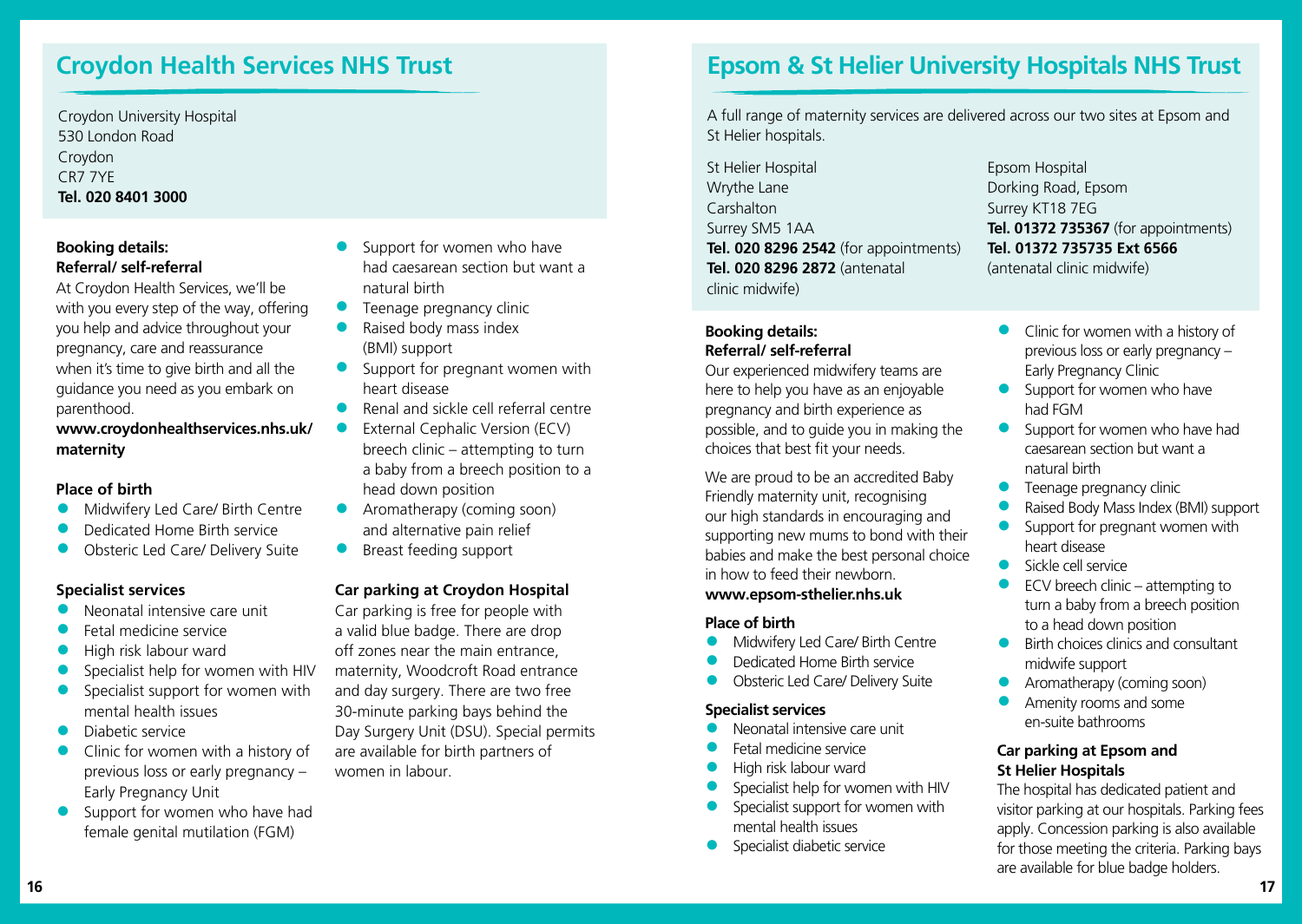## **Kingston Hospital NHS Foundation Trust St George's University Hospitals**

Kingston Hospital Galsworthy Road Kingston upon Thames Surrey KT2 7QB **Tel. 020 8546 7711**

#### **Booking details: Referral/ self-referral**

Here at Kingston Maternity Unit, our philosophy of care is to put women and families at the centre of our service. We aim to make every birth special and ensure your hopes and expectations are met in this special experience.

#### **www.kingstonmaternity.org.uk**

#### **Place of Birth**

- Midwifery Led Care / Birth Centre
- Dedicated Home birth service
- Obstetric Led Care / Delivery Suite

#### **Specialist services**

- Neonatal intensive care unit
- Fetal medicine service
- High risk labour ward
- Specialist help for women with infectious diseases including HIV
- Specialist support for women with mental health issues
- Specialist Diabetic service
- Clinic for women with a history of previous loss or early pregnancy – Early Pregnancy Unit
- Support for women who have had FGM
- Support for women who have had caesarean section but want a natural birth
- Service for young parents
- Nutritionist support for women with raised or low Body Mass Index (BMI)
- Support for pregnant women with heart disease
- **Early Pregnancy Unit**
- Renal and sickle cell referral centre
- ECV breech clinic attempting to turn a baby from a breech position to a head down position
- Multiple pregnancy service Twins or Triplets
- Pre Term Surveillance clinic
- Day Assessment Unit
- Antenatal education classes (including wellbeing classes: Birth & Beyond, yoga and infant feeding)
- Maternity Triage (24 hour)
- 24/7 anaesthetic service for epidurals
- Transitional Care ward for mothers and their baby's who need enhanced care, but not within the neonatal unit
- **•** Infant feeding support service / antenatal education and colostrum harvesting
- Awarded Unicef Baby Friendly accreditation
- **•** En-suite bathrooms

#### **Car parking at Kingston Hospital**

Parking at the hospital site is very limited and you should allow yourself plenty of time to find a parking space. At busy times, there may be queues for spaces. The hospital has pay and display car parks on site for patients and visitors. The charging period for the car park is from 8:00am to 8:00pm, seven days a week. Blue badge holders can park in any visitor car parking space except staff parking areas. Registration with the hospital is required: **carparking@kingstonhospital.nhs.uk**

# **NHS Foundation Trust**

St George's Hospital Blackshaw Road Tooting London SW17 0QT **Tel. 0208 725 1710**

#### **Booking details: Referral/ self-referral**

At St George's we offer choice in where to have your baby including a dedicated home birth team, a midwife-run birth centre on site and a delivery suite with extended consultant cover. As a result St George's is one of the safest units in the country to have your baby and was recently rated as outstanding for effective care by the CQC.

#### **www.stgeorges.nhs.uk/service/ maternity-services**

#### **Place of birth**

- Midwifery Led Care/ Birth Centre
- Dedicated Home Birth service
- Obsteric Led Care/ Delivery Suite

#### **Specialist services**

- Neonatal intensive care unit
- Fetal medicine service offering Non-Invasive Prenatal Testing (NIPT)
- Labour ward with extended Consultant hours
- Dedicated Maternity Dependency Unit
- Day Assessment Unit for monitoring pregnancy
- Specialist support for women with mental health issues
- Specialist help for women with infectious diseases including HIV
- Dedicated service for women with a history of pregnancy loss
- Support for women who have had FGM
- Support for women who have had caesarean section but want a natural birth
- Support for young parents
- Multi-disciplinary team supporting women with wide range of medical conditions in pregnancy
- Specialist care fo women with body mass index (BMI) including healthy lifestyle planning
- Renal and sickle cell referral centre
- Hypertension in pregnancy clinic and specialist service for women affected by growth restriction or preeclampsia
- Multiple pregnancy service
- Service to support smoking cessation, including carbon monoxide (CO) monitoring and nicotine replacement
- Specialist input for pregnant women with physical and sensory impairment by occupational therapists, infant feeding specialist and Midwives.
- Enhanced breastfeeding support and dedicated infant feeding team • Birthing pools

#### **Car parking at St George's Hospital**

Car parking is pay upon exit. Parking is free between 10:00 p.m. and 06:00 a.m. Free disabled parking is available. **18 19**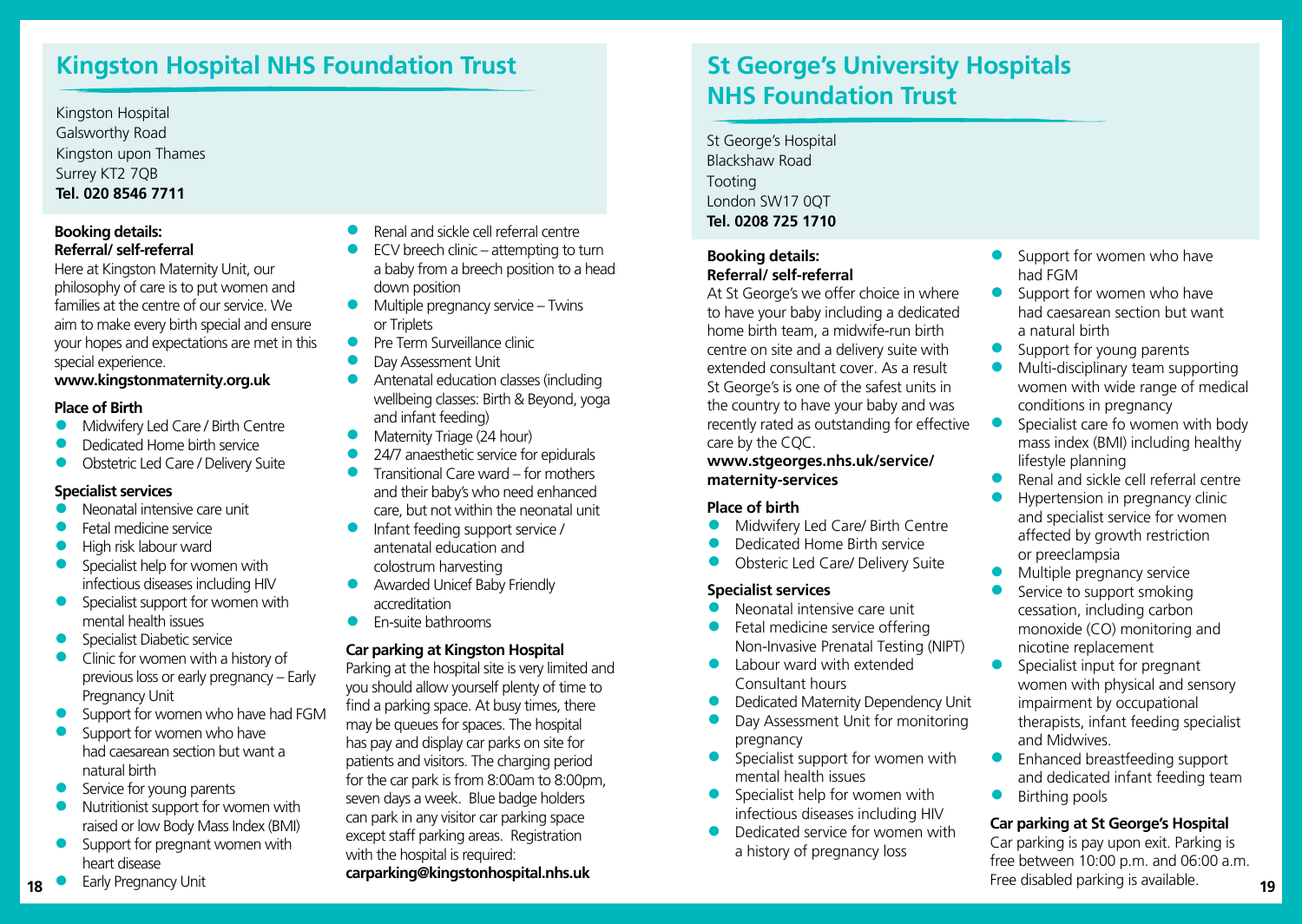## **Services to support your health in pregnancy**

## **Health improvement services • Stop Smoking Service**

- www.nhs.uk/smokefree
- **• Do the best for you and your baby hints, tips and videos** www.nhs.uk/start4life

#### **Parent education**

Parent education may be available through your NHS Trust or private providers – please ask your midwife.

#### **Breastfeeding support**

- **• Breastfeeding help and support on NHS Choices**  www.nhs.uk/Conditions/pregnancy-and-baby
- **• Start4Life breastfeeding support**  www.nhs.uk/start4life/breastfeeding
- **• Croydon local breast feeding support groups** www.croydonhealthservices.nhs.uk/services/Breastfeeding\_support/ Local-Breastfeeding-Support-Groups.htm
- **• Epsom and St Helier infant feeding support** www.epsom-sthelier.nhs.uk/infant-feeding
- **• Kingston maternity breastfeeding support** www.kingstonmaternity.org.uk/you-and-your-baby/infant-feeding/ breastfeeding.aspx
- **• St George's breastfeeding support** www.stgeorges.nhs.uk/service/maternity-services/

Many voluntary sector organisations provide breastfeeding support. Please ask your GP or midwife for more information about the support available in your area.

### **Bottle feeding**

If you are planning to bottle feed with expressed breast milk or infant formula, there are lots of tips at nhs.uk that will help keep your baby safe and healthy.

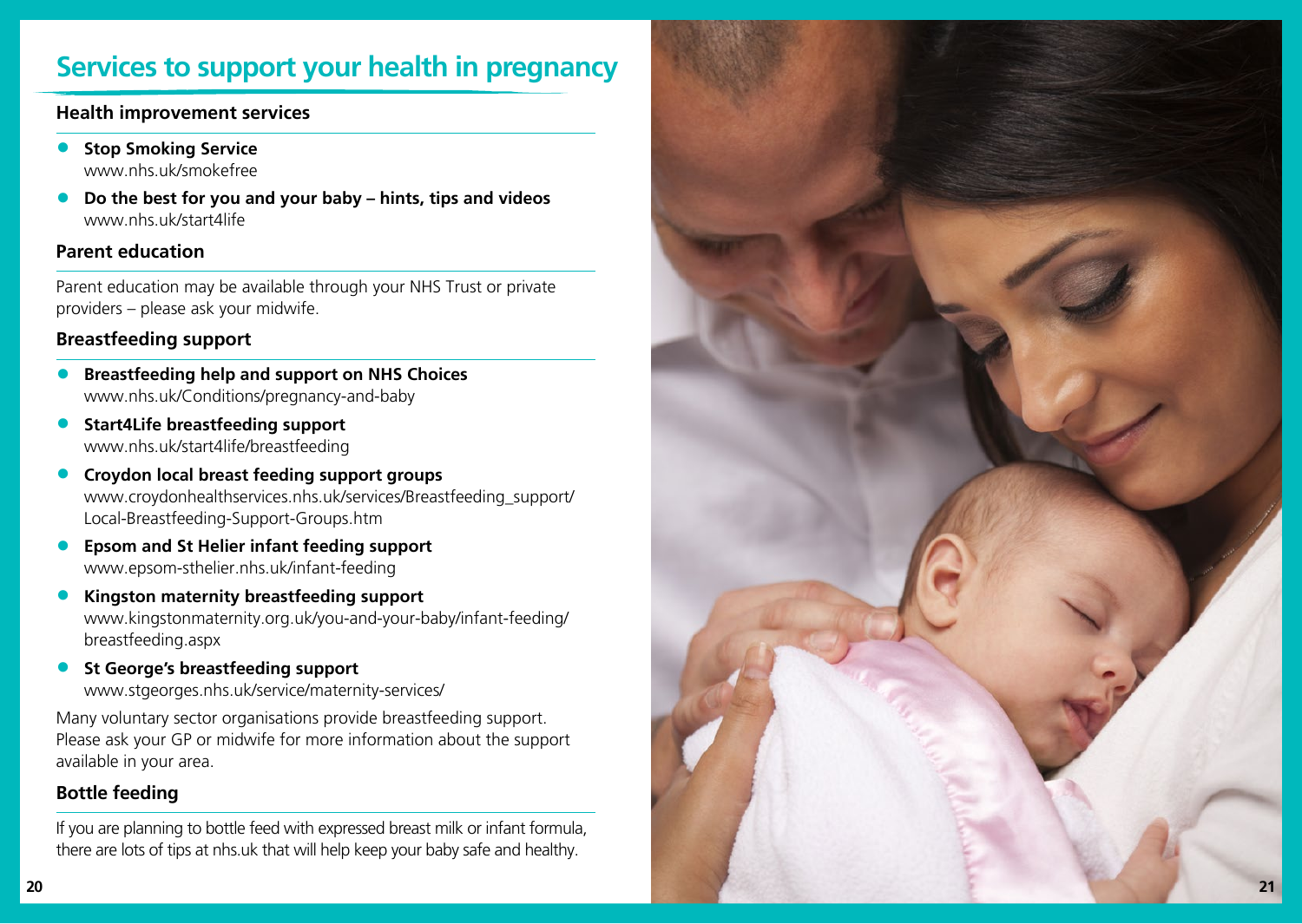#### **Mental health support**

Pregnancy and childbirth are big life-changing events and can bring about many emotional and psychological changes. Many women will experience positive mental health in pregnancy and following delivery. However, it is common to feel 'baby blues' in the first few days after delivery and some women may develop ongoing mental health problems, such as anxiety or depression. When you see your midwife, health visitor or GP, they will ask you questions about your mental as well as physical health in order to ensure you receive appropriate care and support.

#### **IAPT talking therapies:**

**Croydon:** 020 3228 4040 www.slam-iapt.nhs.uk/croydon/how-toaccess-the-service/

**Kingston:** 020 8339 8040 www.kingstonwellbeingservice.org

**Merton:** 020 3823 9063 www.thinkaction.org.uk/get-help/addactionmental-health-services/miapt

**Richmond:** 020 8548 5550 www.richmondwellbeingservice.nhs.uk

**Sutton:** 0800 032 1411 www.suttonuplift.co.uk

**Wandsworth:** 020 3513 6264 www.talkwandsworth.nhs.uk

A leaflet explaining how local IAPT services can help you if you are experiencing emotional difficulties is available at: www.swlccgs.nhs.uk/ documents/help-and-emotional-support-during-pregnancy

## **More information and useful websites for your pregnancy**

- **NHS Choices pregnancy and baby guide** www.nhs.uk/conditions/pregnancy-and-baby/pages/pregnancy-andbaby-care.aspx
- **• Pregnancy, birth and beyond for dads and partners** www.nhs.uk/conditions/pregnancy-and-baby/pages/dad-to-be-pregnantpartner.aspx